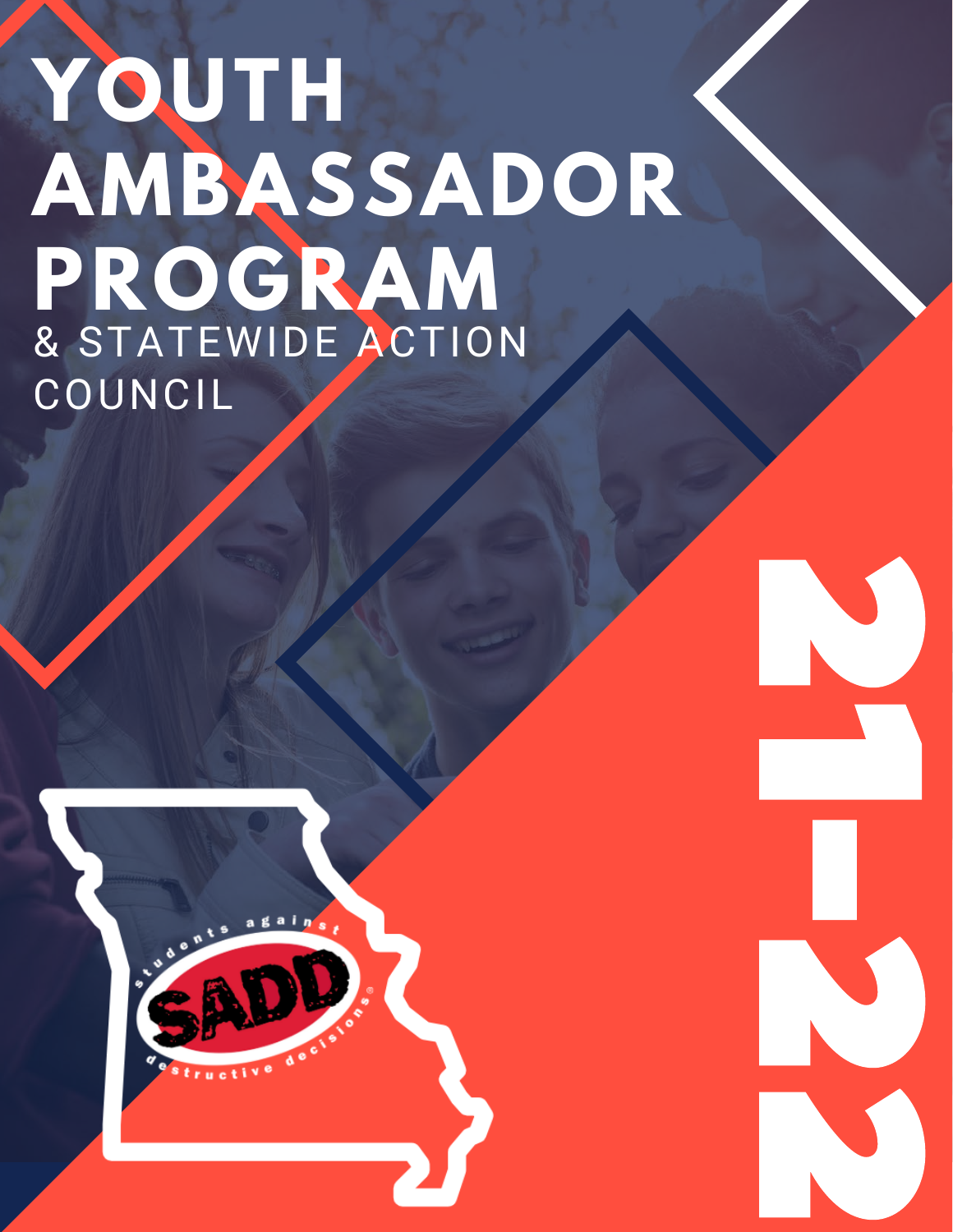## OUR STORY



#### **EMPOWERING YOUTH ACTION IS OUR MISSION**

The Youth Ambassador Program collects the enthusiasm and drive of Missouri's youth leaders and empowers them with

- Foundational prevention knowledge
- Advocacy competencies
- Transferable leadership skills

Since founding in 2010, the Youth Ambassador Program has served as a catalyst for change in the lives on dozens of youth, inspiring a new generation of prevention leaders to ask the question

How will I change the world?

### **OUR PROGRAM**

**Trainings and meetings each year on prevention topics**

**9 Youth selected each year, one from each MSHP Troop**

## **1**

**Annual programmatic fundraising event held**

#### **2 Annual events hosted by Youth Ambassadors**

## **1**

**Year-long prevention project for youth**

### **11**

**Years of shaping young minds for youth prevention**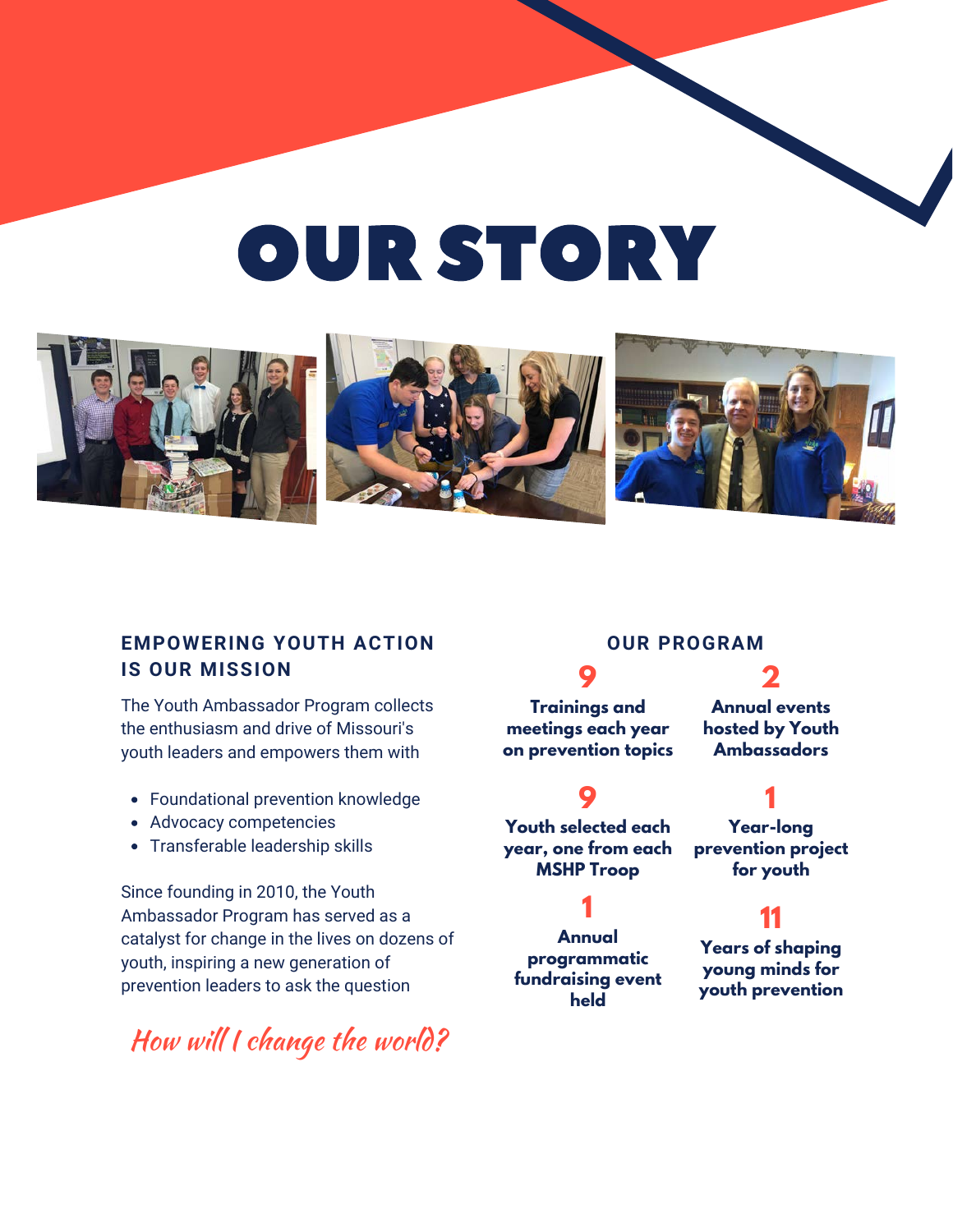# OUR EVENTS



#### **PREVENTION DAY AT THE CAPITOL**

Each January, prevention leaders from across Missouri convene at the Missouri State Capitol for a day of prevention advocacy. Youth leaders network with legislators, ensuring every Missouri legislator receives materials on information that matters most to them - youth safety and drug, alcohol, and risky behavior prevention.



#### **SPEAK HARD**

The pinnacle event for Missouri's youth prevention leaders, Speak Hard is a daylong event filled with workshops, speakers, networking, and activities all centered around youth prevention and leadership. Held each spring in Jefferson City, this event encourages collaboration among youth on relevant prevention topics.



#### **COMING FALL 2022 | YOUTH SAFETY SUMMIT**

A new event by ACT Missouri, the Youth Safety Summit will serve as the catalyst event for change each fall with a focus on traffic safety and distracted driving. Youth will engage in a one-day, online event with presentations and guest speakers that highlight state- and nationwide initiatives and programs.